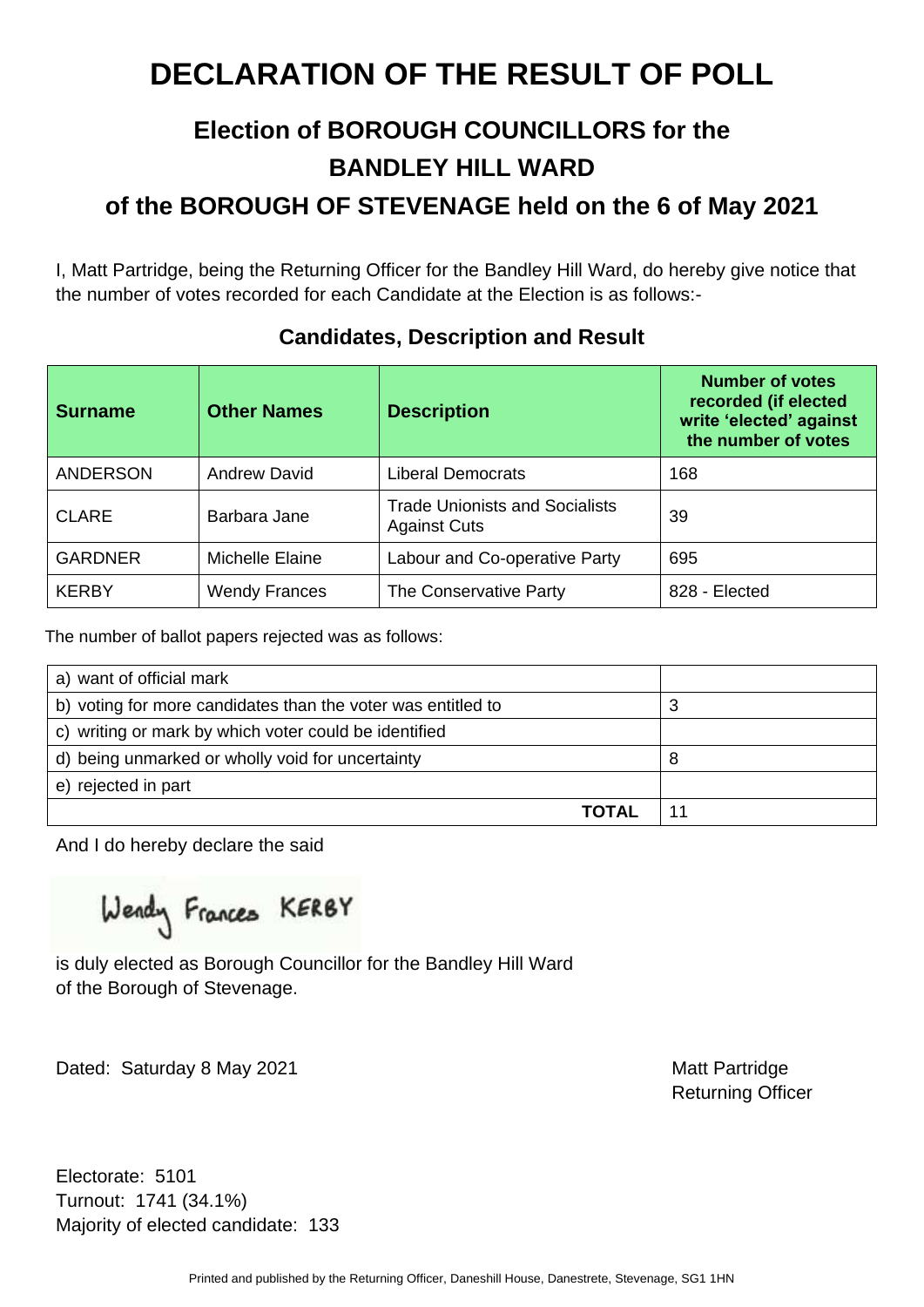### **Election of BOROUGH COUNCILLORS for the BEDWELL WARD**

**of the BOROUGH OF STEVENAGE held on the 6 of May 2021** 

I, Matt Partridge, being the Returning Officer for the Bedwell Ward, do hereby give notice that the number of votes recorded for each Candidate at the Election is as follows:-

| <b>Surname</b>   | <b>Other Names</b> | <b>Description</b>                                           | <b>Number of votes</b><br>recorded (if elected<br>write 'elected' against<br>the number of votes |
|------------------|--------------------|--------------------------------------------------------------|--------------------------------------------------------------------------------------------------|
| <b>CREASEY</b>   | Matt               | Labour and Co-operative Party                                | 979 – Elected                                                                                    |
| <b>GLENNON</b>   | <b>Steve</b>       | <b>Trade Unionists and Socialists</b><br><b>Against Cuts</b> | 55                                                                                               |
| <b>HURST</b>     | David Ross         | The Conservative Party Candidate                             | 596                                                                                              |
| <b>MACMILLAN</b> | <b>Nick</b>        | <b>Liberal Democrats</b>                                     | 175                                                                                              |

#### **Candidates, Description and Result**

The number of ballot papers rejected was as follows:

| a) want of official mark                                     |  |
|--------------------------------------------------------------|--|
| b) voting for more candidates than the voter was entitled to |  |
| c) writing or mark by which voter could be identified        |  |
| d) being unmarked or wholly void for uncertainty             |  |
| e) rejected in part                                          |  |
| ΤΩΤΔΙ                                                        |  |

And I do hereby declare the said

Matt CREASEY

is duly elected as Borough Councillor for the Bedwell Ward of the Borough of Stevenage.

Dated: Saturday 8 May 2021 Matt Partridge

Returning Officer

Electorate: 5674 Turnout: 1814 (32.0%) Majority of elected candidate: 383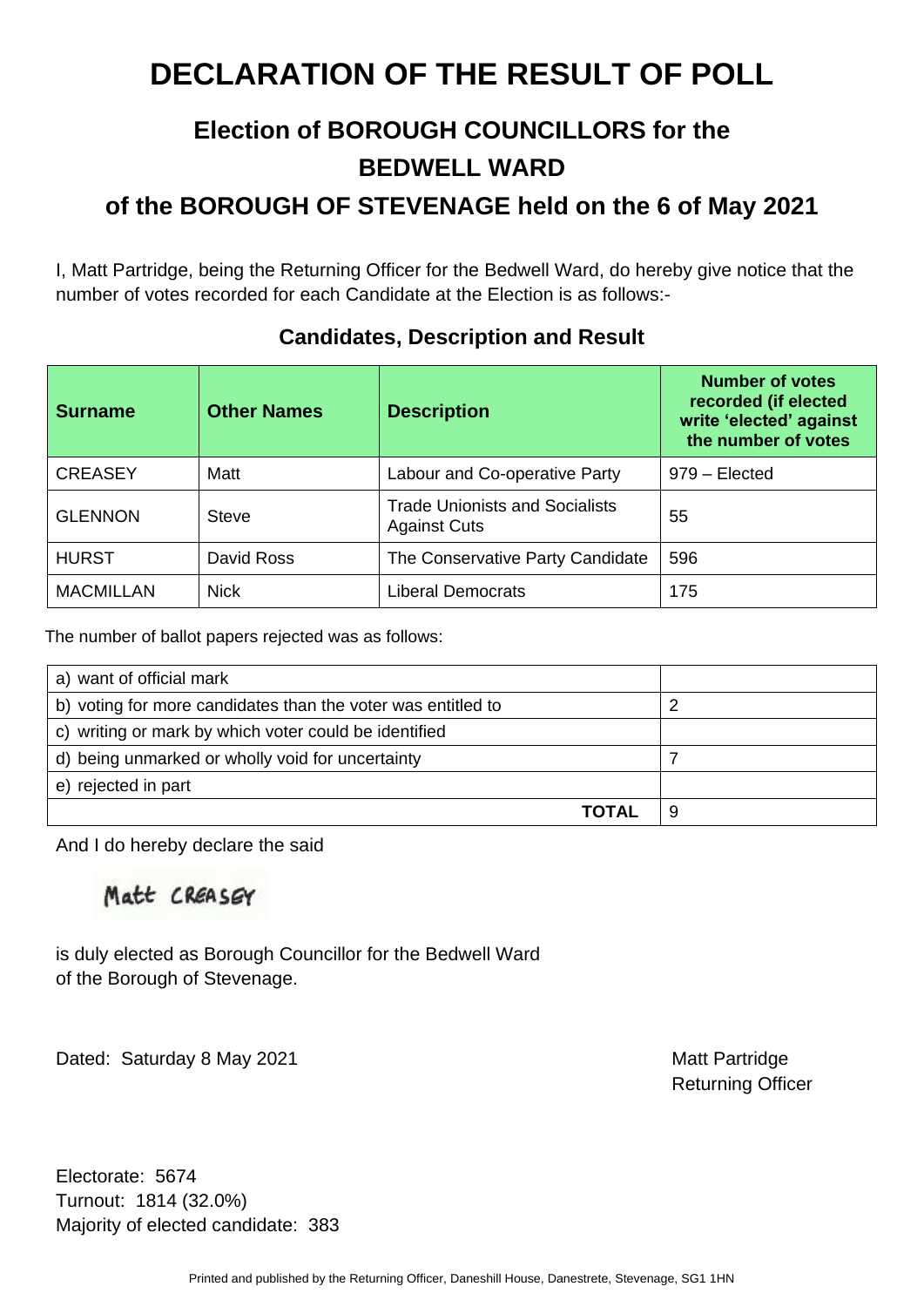### **Election of BOROUGH COUNCILLORS for the CHELLS WARD**

**of the BOROUGH OF STEVENAGE held on the 6 of May 2021** 

I, Matt Partridge, being the Returning Officer for the Chells Ward, do hereby give notice that the number of votes recorded for each Candidate at the Election is as follows:-

| <b>Surname</b>          | <b>Other Names</b>  | <b>Description</b>                                           | <b>Number of votes</b><br>recorded (if elected<br>write 'elected' against<br>the number of votes |
|-------------------------|---------------------|--------------------------------------------------------------|--------------------------------------------------------------------------------------------------|
| ASHLEHY-<br><b>WREN</b> | Julie               | <b>Liberal Democrats</b>                                     | $600 - Elected$                                                                                  |
| <b>CHARLES</b>          | Roger Alexander     | <b>Trade Unionists and Socialists</b><br><b>Against Cuts</b> | 33                                                                                               |
| <b>CHOWDHURY</b>        | Forhad              | Labour and Co-operative Party                                | 499                                                                                              |
| <b>INGARFILL</b>        | David               | <b>Green Party</b>                                           | 96                                                                                               |
| WYATT                   | <b>Paul Matthew</b> | The Conservative Party Candidate                             | 492                                                                                              |

#### **Candidates, Description and Result**

The number of ballot papers rejected was as follows:

| a) want of official mark                                     |    |
|--------------------------------------------------------------|----|
| b) voting for more candidates than the voter was entitled to |    |
| c) writing or mark by which voter could be identified        |    |
| d) being unmarked or wholly void for uncertainty             | 12 |
| e) rejected in part                                          |    |
| ΤΩΤΔΙ                                                        |    |

And I do hereby declare the said

Julie ASHLEY-WREN

is duly elected as Borough Councillor for the Chells Ward of the Borough of Stevenage.

Dated: Saturday 8 May 2021 Matt Partridge

Returning Officer

Electorate: 4983 Turnout: 1732 (34.8%) Majority of elected candidate: 101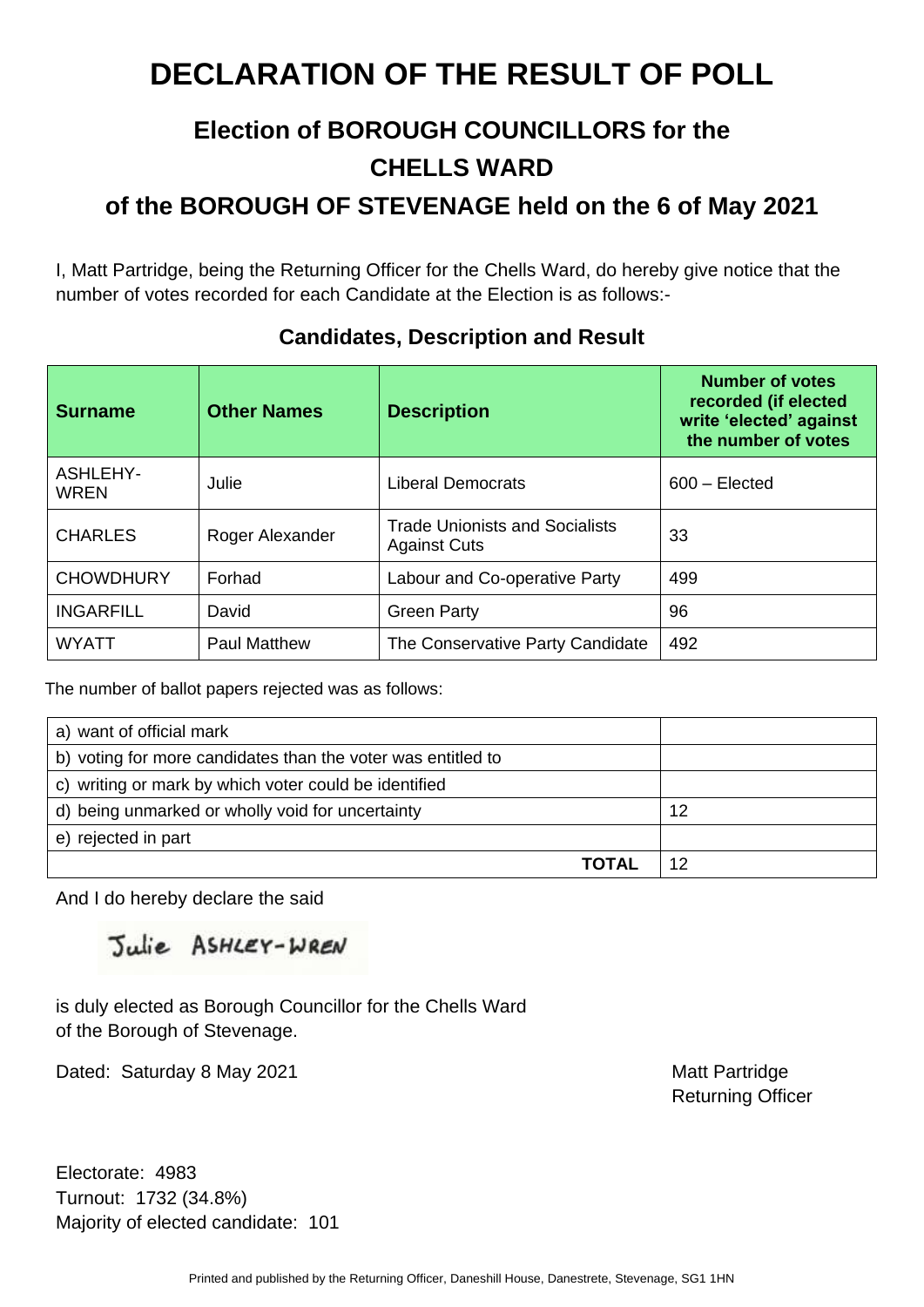## **Election of BOROUGH COUNCILLORS for the LONGMEADOW WARD**

**of the BOROUGH OF STEVENAGE held on the 6 of May 2021** 

I, Matt Partridge, being the Returning Officer for the Longmeadow Ward, do hereby give notice that the number of votes recorded for each Candidate at the Election is as follows:-

| <b>Surname</b>  | <b>Other Names</b>         | <b>Description</b>                                           | <b>Number of votes</b><br>recorded (if elected<br>write 'elected' against<br>the number of votes |
|-----------------|----------------------------|--------------------------------------------------------------|--------------------------------------------------------------------------------------------------|
| <b>BARKS</b>    | David John                 | <b>Liberal Democrats</b>                                     | 94                                                                                               |
| <b>COLLEY</b>   | <b>Peter Lawrence</b>      | UK Independence Party (UKIP)                                 | 49                                                                                               |
| <b>DYER</b>     | <b>Richard Christopher</b> | <b>Green Party</b>                                           | 91                                                                                               |
| <b>KERR</b>     | <b>Helen Dorothy</b>       | <b>Trade Unionists and Socialists</b><br><b>Against Cuts</b> | 23                                                                                               |
| <b>MITCHELL</b> | Adam Joseph<br>Stephen     | The Conservative Party Candidate                             | $835 - Elected$                                                                                  |
| <b>WEBB</b>     | Chris                      | Labour and Co-operative Party                                | 550                                                                                              |

#### **Candidates, Description and Result**

The number of ballot papers rejected was as follows:

| a) want of official mark                                     |    |
|--------------------------------------------------------------|----|
| b) voting for more candidates than the voter was entitled to | З  |
| c) writing or mark by which voter could be identified        |    |
| d) being unmarked or wholly void for uncertainty             | 11 |
| e) rejected in part                                          |    |
| TOTAL                                                        |    |

And I do hereby declare the said

Adam Joseph Stephen MITCHELL

is duly elected as Borough Councillor for the Longmeadow Ward of the Borough of Stevenage.

Dated: Saturday 8 May 2021 Matt Partridge

Returning Officer

Electorate: 4452 Turnout: 1656 (37.2%) Majority of elected candidate: 285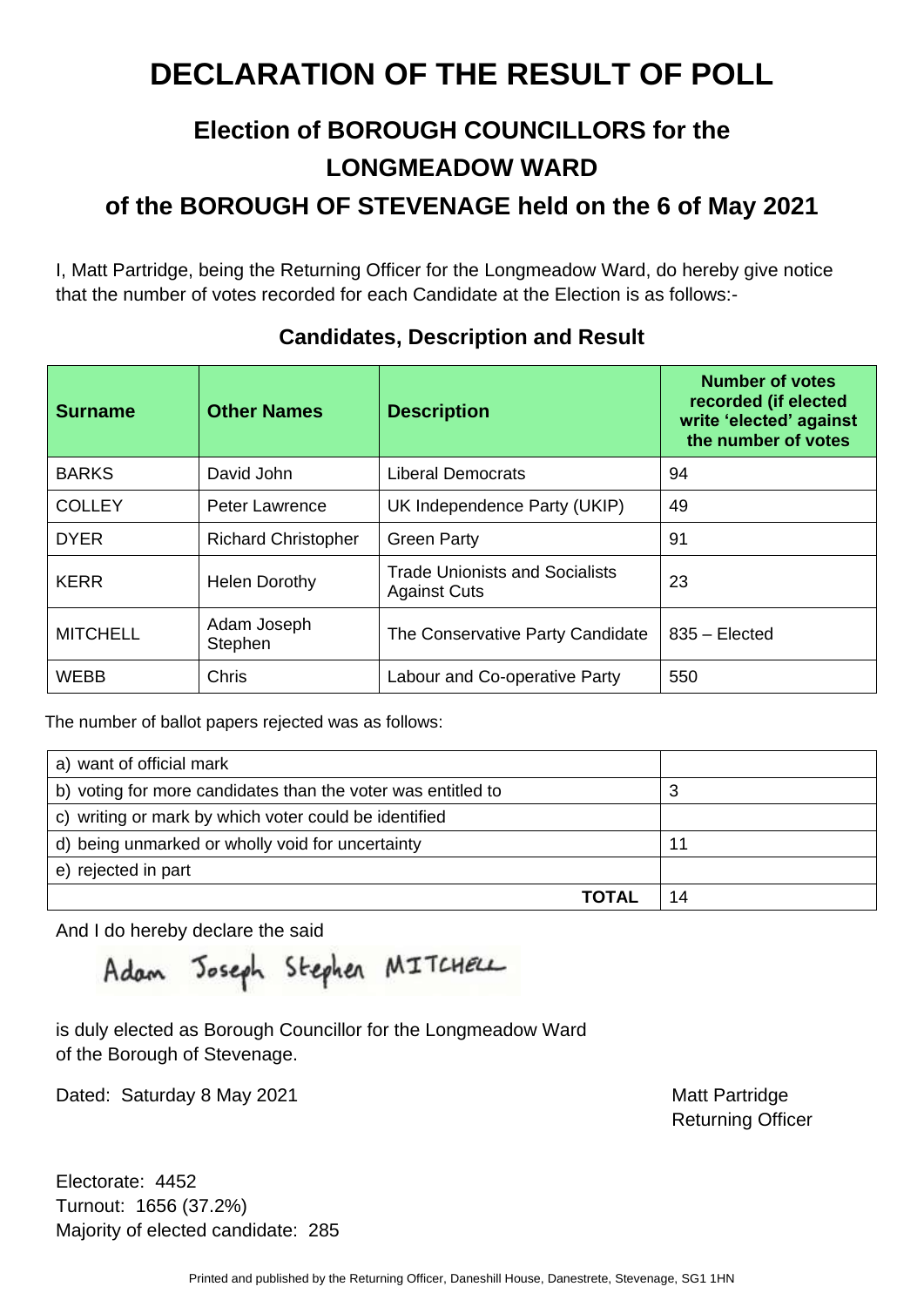### **Election of BOROUGH COUNCILLORS for the MANOR WARD**

**of the BOROUGH OF STEVENAGE held on the 6 of May 2021** 

I, Matt Partridge, being the Returning Officer for the Manor Ward, do hereby give notice that the number of votes recorded for each Candidate at the Election is as follows:-

| <b>Surname</b>    | <b>Other Names</b> | <b>Description</b>               | <b>Number of votes</b><br>recorded (if elected<br>write 'elected' against<br>the number of votes |
|-------------------|--------------------|----------------------------------|--------------------------------------------------------------------------------------------------|
| <b>BARR</b>       | Louisa             | Labour and Co-operative Party    | 315                                                                                              |
| <b>BUCKINGHAM</b> | Dan                | The Conservative Party Candidate | 487                                                                                              |
| <b>CARPENTER</b>  | Dean Alexander     | <b>Green Party</b>               | 92                                                                                               |
| <b>SNELL</b>      | Graham William     | <b>Liberal Democrats</b>         | $1125 - Elected$                                                                                 |

#### **Candidates, Description and Result**

The number of ballot papers rejected was as follows:

| a) want of official mark                                     |   |
|--------------------------------------------------------------|---|
| b) voting for more candidates than the voter was entitled to |   |
| c) writing or mark by which voter could be identified        |   |
| d) being unmarked or wholly void for uncertainty             | 6 |
| e) rejected in part                                          |   |
| TOTAL                                                        | 6 |

And I do hereby declare the said

Graham William SNELL

is duly elected as Borough Councillor for the Manor Ward of the Borough of Stevenage.

Dated: Saturday 8 May 2021 Matt Partridge

Returning Officer

Electorate: 5121 Turnout: 2025 (39.5%) Majority of elected candidate: 638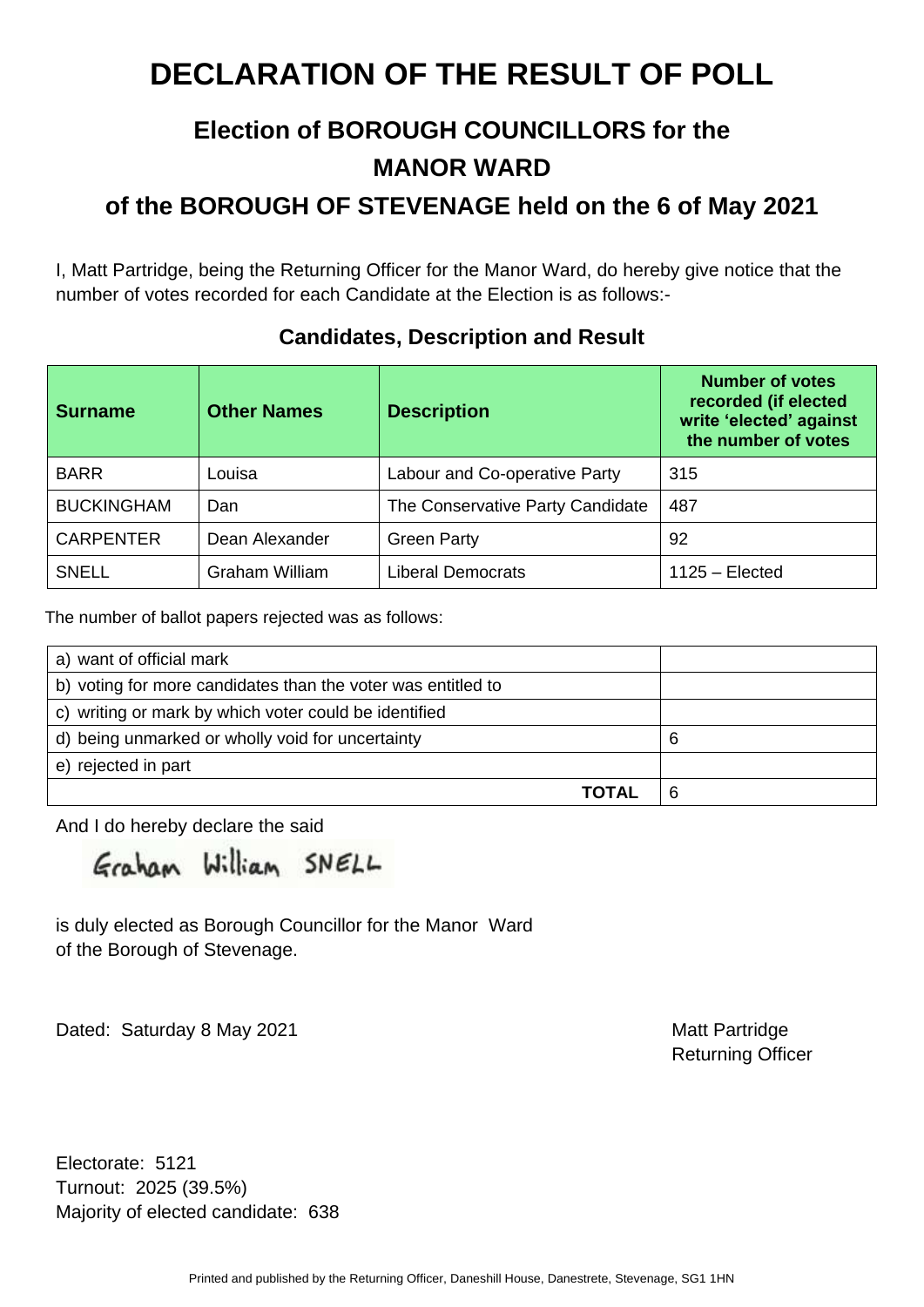### **Election of BOROUGH COUNCILLORS for the MARTINS WOOD WARD of the BOROUGH OF STEVENAGE held on the 6 of May 2021**

I, Matt Partridge, being the Returning Officer for the Martins Wood Ward, do hereby give notice that the number of votes recorded for each Candidate at the Election is as follows:-

| <b>Surname</b>     | <b>Other Names</b> | <b>Description</b>                                           | <b>Number of votes</b><br>recorded (if elected<br>write 'elected' against<br>the number of votes |
|--------------------|--------------------|--------------------------------------------------------------|--------------------------------------------------------------------------------------------------|
| ARCENO             | Myla               | Labour and Co-operative Party                                | $571 - Elected$                                                                                  |
| <b>BRINKWORTH</b>  | Jill               | <b>Liberal Democrats</b>                                     | 499                                                                                              |
| <b>HENRY</b>       | Rob                | <b>Reform UK</b>                                             | 43                                                                                               |
| <b>MUNRO</b>       | <b>Janet Marie</b> | The Conservative Party Candidate                             | 504                                                                                              |
| <b>PICKERSGILL</b> | <b>Mark</b>        | <b>Trade Unionists and Socialists</b><br><b>Against Cuts</b> | 24                                                                                               |

#### **Candidates, Description and Result**

The number of ballot papers rejected was as follows:

| a) want of official mark                                     |   |
|--------------------------------------------------------------|---|
| b) voting for more candidates than the voter was entitled to |   |
| c) writing or mark by which voter could be identified        |   |
| d) being unmarked or wholly void for uncertainty             | ь |
| e) rejected in part                                          |   |
| ΤΩΤΔΙ                                                        |   |

And I do hereby declare the said

Myla ARCENO

is duly elected as Borough Councillor for the Martins Wood Ward of the Borough of Stevenage.

Dated: Saturday 8 May 2021 Matt Partridge

Returning Officer

Electorate: 4640 Turnout: 1648 (35.5%) Majority of elected candidate: 67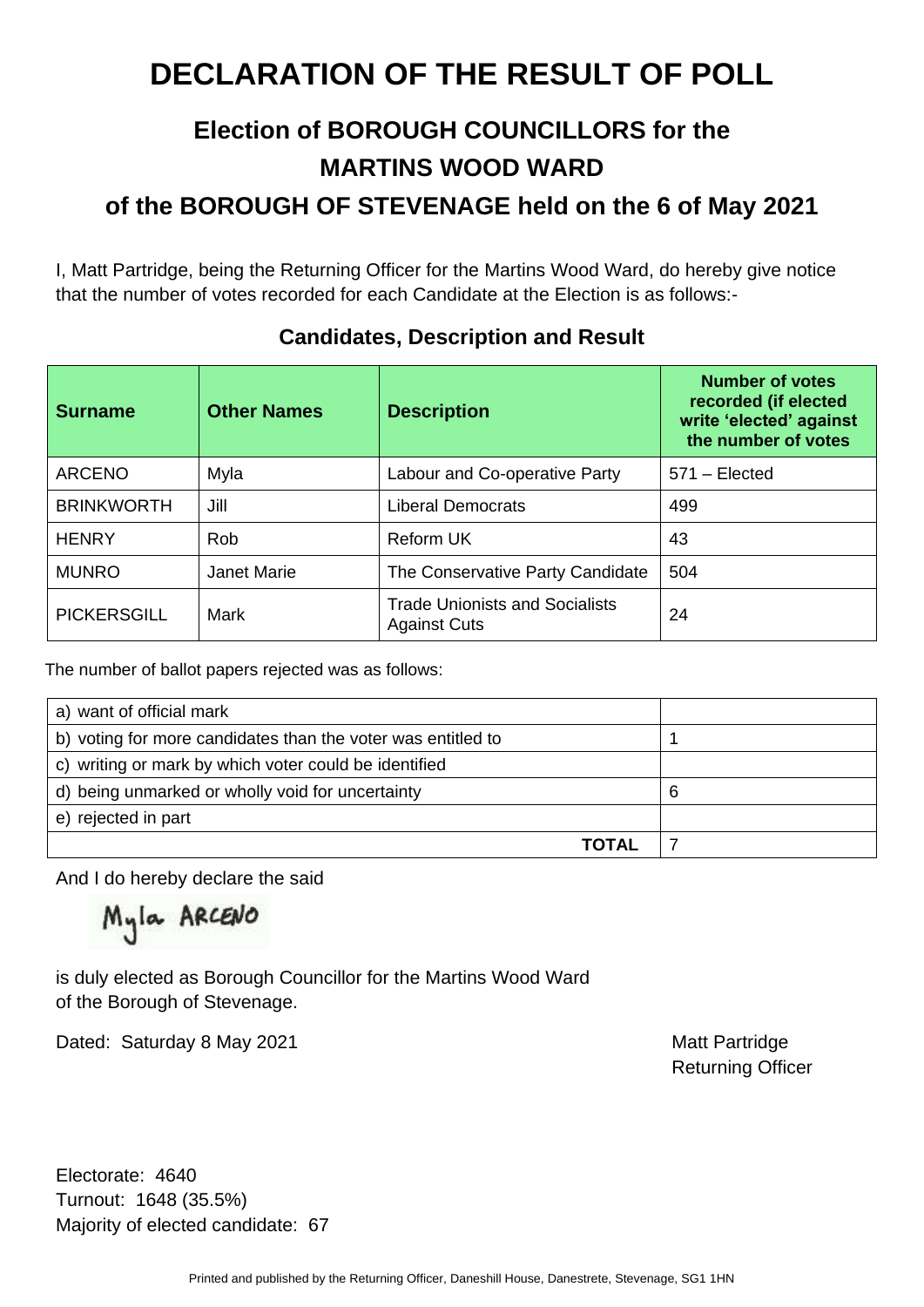### **Election of BOROUGH COUNCILLORS for the OLD TOWN WARD of the BOROUGH OF STEVENAGE held on the 6 of May 2021**

I, Matt Partridge, being the Returning Officer for the Old Town Ward, do hereby give notice that the number of votes recorded for each Candidate at the Election is as follows:-

| <b>Surname</b> | <b>Other Names</b>         | <b>Description</b>               | <b>Number of votes</b><br>recorded (if elected<br>write 'elected' against<br>the number of votes |
|----------------|----------------------------|----------------------------------|--------------------------------------------------------------------------------------------------|
| <b>BROWN</b>   | <b>Jim</b>                 | Labour and Co-operative Party    | 907                                                                                              |
| <b>DUNCAN</b>  | <b>John</b>                | The Conservative Party Candidate | $1027 - Elected$                                                                                 |
| <b>MANNAN</b>  | Madani Riad                | <b>Liberal Democrats</b>         | 89                                                                                               |
| <b>SPIERS</b>  | John Christopher           | Independent                      | 348                                                                                              |
| <b>STURGES</b> | <b>Elizabeth Genevieve</b> | <b>Green Party</b>               | 191                                                                                              |

#### **Candidates, Description and Result**

The number of ballot papers rejected was as follows:

| a) want of official mark                                     |  |
|--------------------------------------------------------------|--|
| b) voting for more candidates than the voter was entitled to |  |
| c) writing or mark by which voter could be identified        |  |
| d) being unmarked or wholly void for uncertainty             |  |
| e) rejected in part                                          |  |
| ΤΩΤΑΙ                                                        |  |

And I do hereby declare the said

John DUNCAN

is duly elected as Borough Councillor for the Old Town Ward of the Borough of Stevenage.

Dated: Saturday 8 May 2021 Matt Partridge

Returning Officer

Electorate: 6399 Turnout: 2565 (40.5%) Majority of elected candidate: 120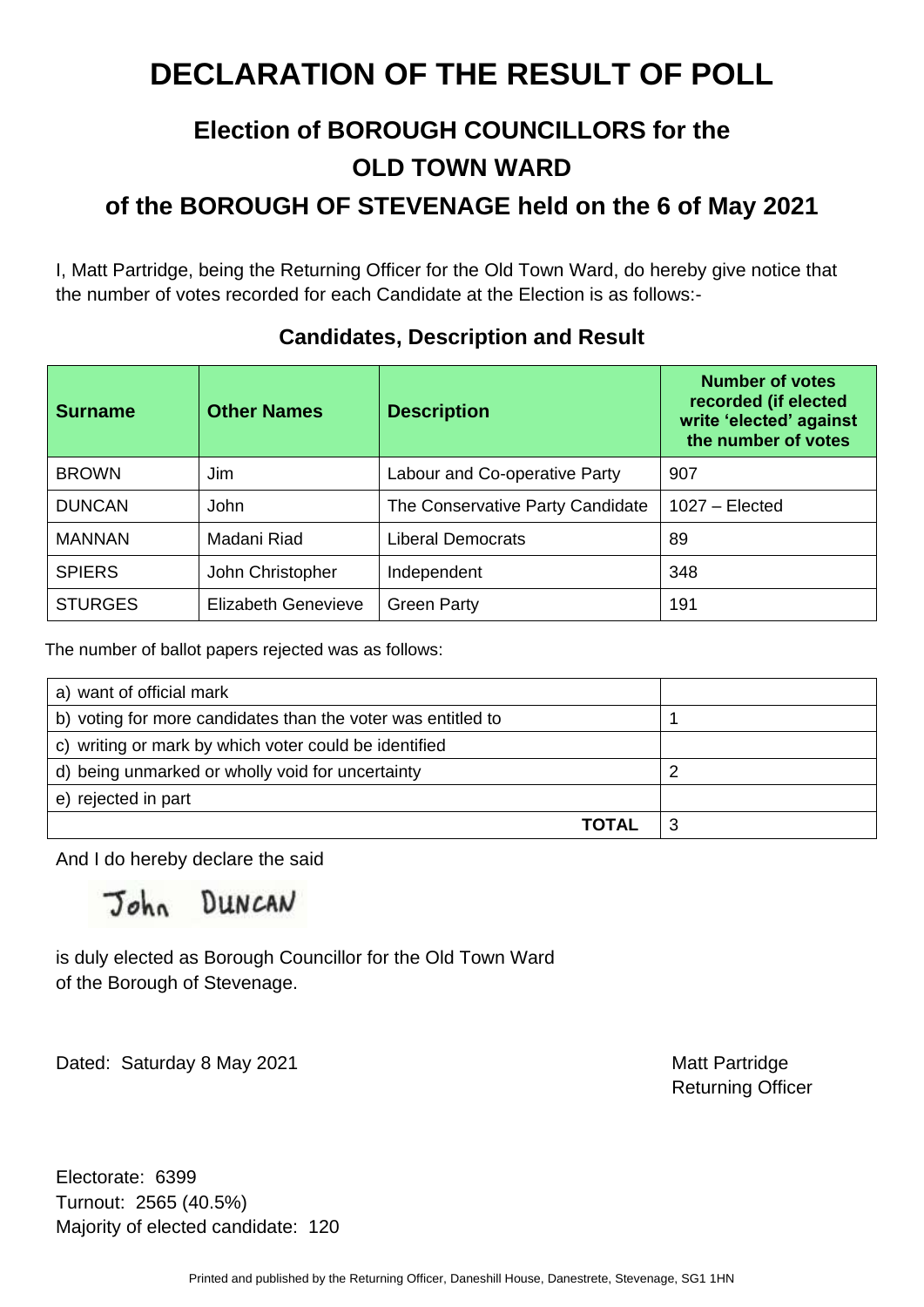### **Election of BOROUGH COUNCILLORS for the PIN GREEN WARD**

**of the BOROUGH OF STEVENAGE held on the 6 of May 2021** 

I, Matt Partridge, being the Returning Officer for the Pin Green Ward, do hereby give notice that the number of votes recorded for each Candidate at the Election is as follows:-

| <b>Surname</b>              | <b>Other Names</b>              | <b>Description</b>               | <b>Number of votes</b><br>recorded (if elected<br>write 'elected' against<br>the number of votes |
|-----------------------------|---------------------------------|----------------------------------|--------------------------------------------------------------------------------------------------|
| <b>LITTLETON</b>            | <b>Charles Galton</b><br>Darwin | <b>Liberal Democrats</b>         | 113                                                                                              |
| LOVELACE-<br><b>COLLINS</b> | Naomi Ruth                      | <b>Green Party</b>               | 118                                                                                              |
| <b>MCKAY</b>                | Maureen                         | Labour and Co-operative Party    | 752 – Elected                                                                                    |
| <b>PREST</b>                | <b>Grant John Frank</b>         | The Conservative Party Candidate | 650                                                                                              |

#### **Candidates, Description and Result**

The number of ballot papers rejected was as follows:

| a) want of official mark                                     |   |
|--------------------------------------------------------------|---|
| b) voting for more candidates than the voter was entitled to |   |
| c) writing or mark by which voter could be identified        |   |
| d) being unmarked or wholly void for uncertainty             | 6 |
| e) rejected in part                                          |   |
| <b>TOTAL</b>                                                 |   |

And I do hereby declare the said

Maureen McKAY

is duly elected as Borough Councillor for the Pin Green Ward of the Borough of Stevenage.

Dated: Saturday 8 May 2021 Matt Partridge

Returning Officer

Electorate: 4732 Turnout: 1639 (34.6%) Majority of elected candidate: 102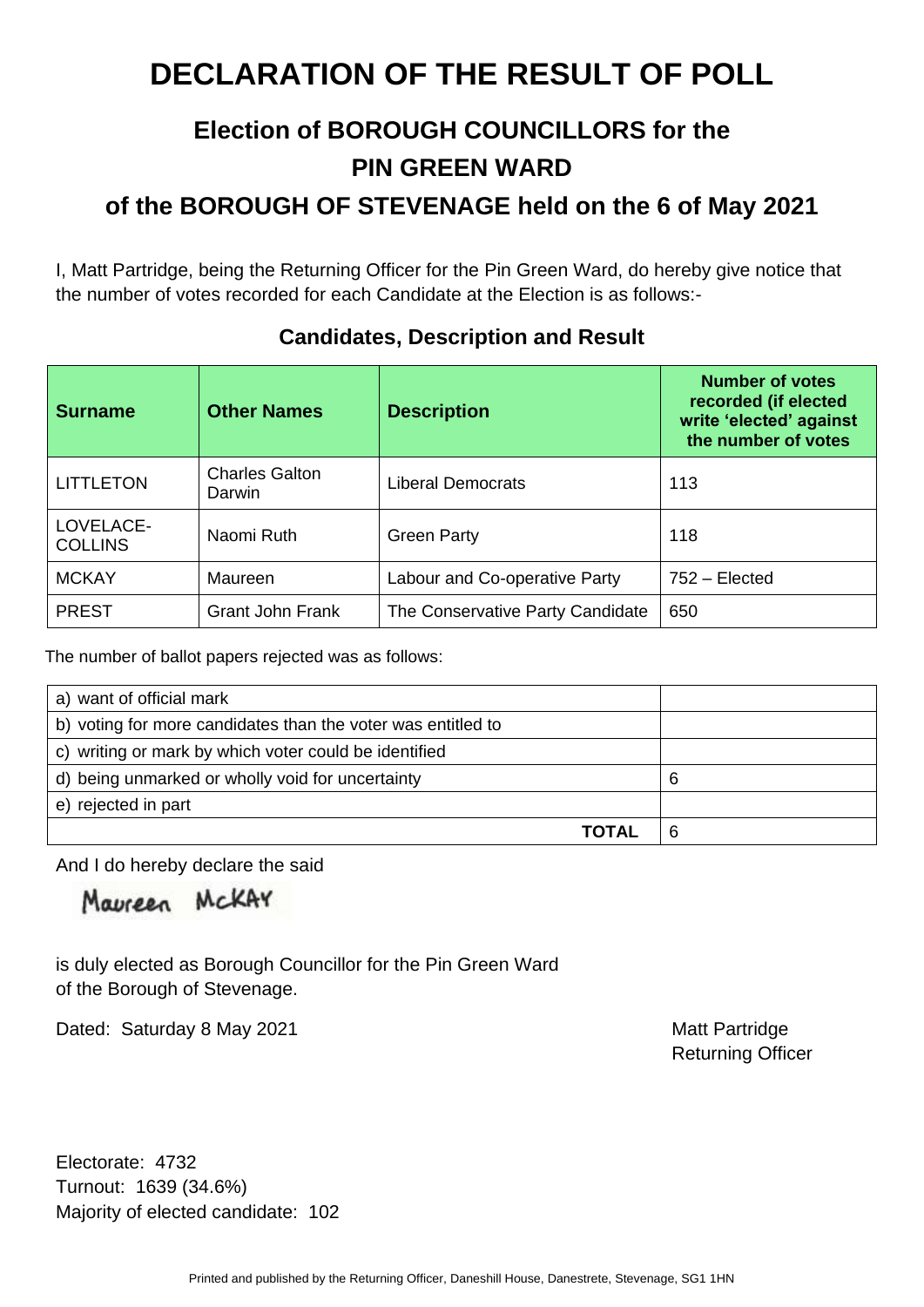### **Election of BOROUGH COUNCILLORS for the ROEBUCK WARD**

### **of the BOROUGH OF STEVENAGE held on the 6 of May 2021**

I, Matt Partridge, being the Returning Officer for the Roebuck Ward, do hereby give notice that the number of votes recorded for each Candidate at the Election is as follows:-

| <b>Surname</b>                 | <b>Other Names</b>  | <b>Description</b>                                    | <b>Number of votes</b><br>recorded (if elected<br>write 'elected' against<br>the number of votes |
|--------------------------------|---------------------|-------------------------------------------------------|--------------------------------------------------------------------------------------------------|
| <b>BARBER</b>                  | <b>Paul Matthew</b> | <b>Liberal Democrats</b>                              | 197                                                                                              |
| <b>BROWN</b>                   | Allen Richard       | Labour and Co-operative Party                         | 593                                                                                              |
| <b>BYE</b>                     | Nigel Robert        | Liberal Democrats                                     | 232                                                                                              |
| <b>CHERNEY-</b><br><b>CRAW</b> | Monika Elizabeth    | Labour and Co-operative Party                         | 551                                                                                              |
| <b>CLARE</b>                   | <b>Bryan David</b>  | Trade Unionists and Socialists<br><b>Against Cuts</b> | 33                                                                                               |
| <b>HOWELLS</b>                 | Chris               | The Conservative Party Candidate                      | 790 - Elected                                                                                    |
| <b>LEECH</b>                   | Nicholas John       | The Conservative Party Candidate                      | 611 - Elected                                                                                    |

#### **Candidates, Description and Result**

The number of ballot papers rejected was as follows:

| a) want of official mark                                     |     |
|--------------------------------------------------------------|-----|
| b) voting for more candidates than the voter was entitled to |     |
| c) writing or mark by which voter could be identified        |     |
| d) being unmarked or wholly void for uncertainty             | 22  |
| e) rejected in part                                          | 429 |
| ΤΩΤΑΙ                                                        | 451 |

And I do hereby declare the said

Chris HODELLS AND Nicholas John LEECH

are duly elected as Borough Councillors for the Roebuck Ward

of the Borough of Stevenage.

Dated: Saturday 8 May 2021 Matt Partridge

Electorate: 5158 Turnout: 1729 (33.5%) Returning Officer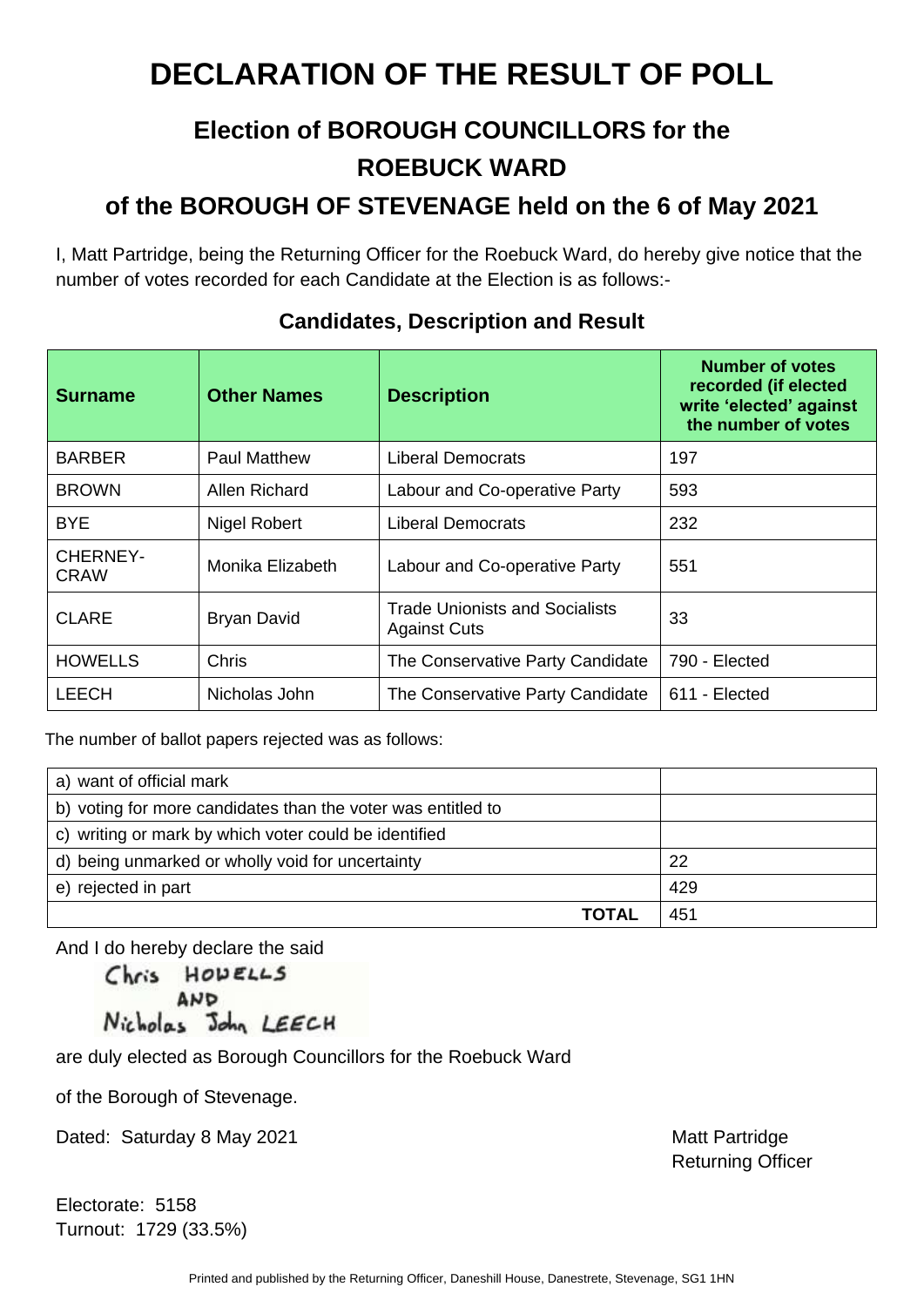### **Election of BOROUGH COUNCILLORS for the SHEPHALL WARD**

### **of the BOROUGH OF STEVENAGE held on the 6 of May 2021**

I, Matt Partridge, being the Returning Officer for the Shephall Ward, do hereby give notice that the number of votes recorded for each Candidate at the Election is as follows:-

| <b>Surname</b> | <b>Other Names</b>     | <b>Description</b>                                           | <b>Number of votes</b><br>recorded (if elected<br>write 'elected' against<br>the number of votes |
|----------------|------------------------|--------------------------------------------------------------|--------------------------------------------------------------------------------------------------|
| <b>HEARN</b>   | Roni                   | The Conservative Party Candidate                             | 613                                                                                              |
| <b>MALOCCO</b> | Michael Andrew         | <b>Trade Unionists and Socialists</b><br><b>Against Cuts</b> | 60                                                                                               |
| <b>REECE</b>   | <b>Richard Phillip</b> | <b>Liberal Democrats</b>                                     | 83                                                                                               |
| <b>SPELLER</b> | Simon Kirby            | Labour and Co-operative Party                                | 685 - Elected                                                                                    |

#### **Candidates, Description and Result**

The number of ballot papers rejected was as follows:

| a) want of official mark                                     |   |
|--------------------------------------------------------------|---|
| b) voting for more candidates than the voter was entitled to | 3 |
| c) writing or mark by which voter could be identified        |   |
| d) being unmarked or wholly void for uncertainty             | 9 |
| e) rejected in part                                          |   |
| ΤΩΤΔΙ                                                        |   |

And I do hereby declare the said

Simon Kirby SPELLER

is duly elected as Borough Councillor for the Shephall Ward of

the Borough of Stevenage.

Dated: Saturday 8 May 2021 Matt Partridge

Returning Officer

Electorate: 4591 Turnout: 1453 (31.6%) Majority of elected candidate: 72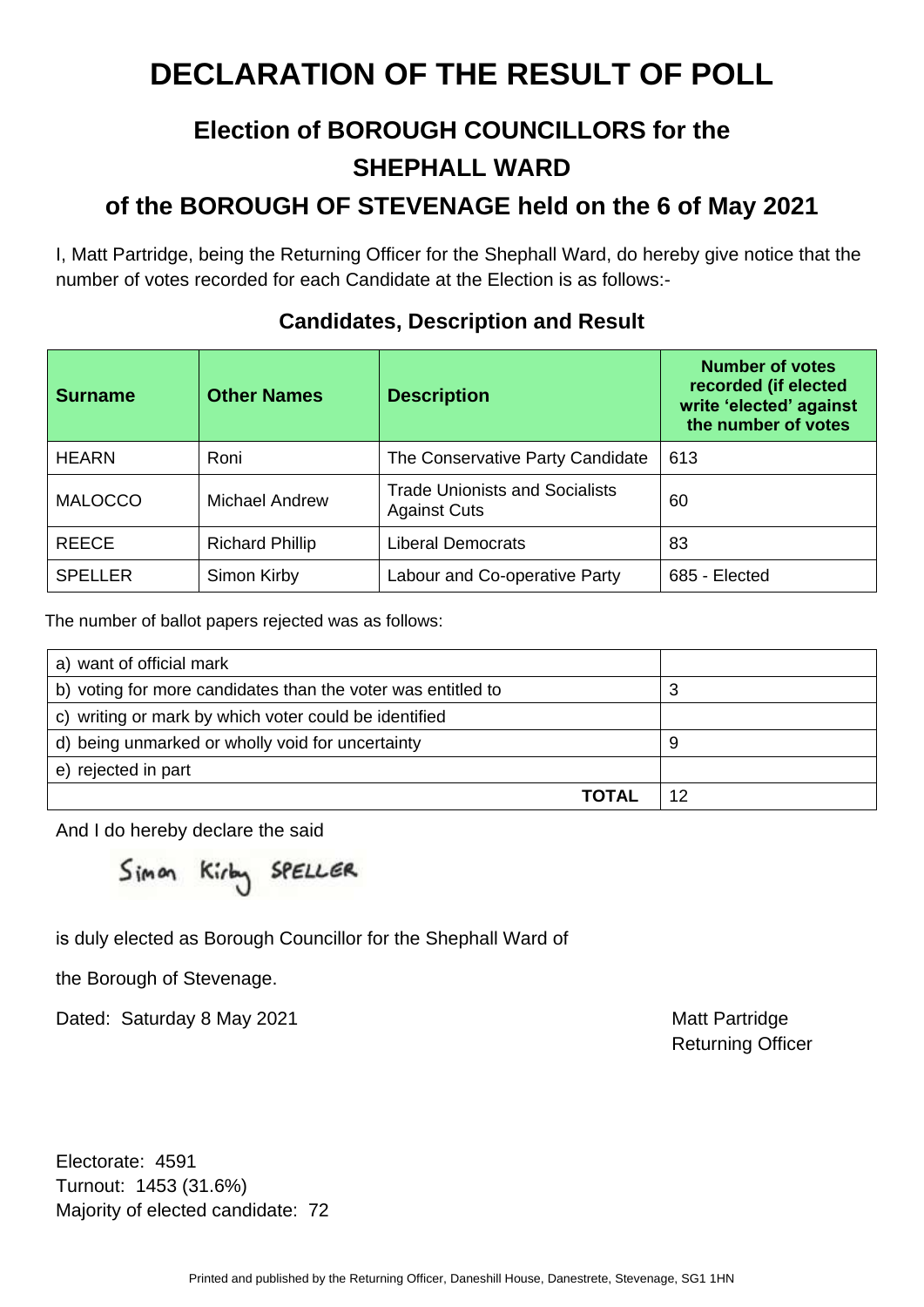### **Election of BOROUGH COUNCILLORS for the ST NICHOLAS WARD of the BOROUGH OF STEVENAGE held on the 6 of May 2021**

I, Matt Partridge, being the Returning Officer for the St Nicholas Ward, do hereby give notice that the number of votes recorded for each Candidate at the Election is as follows:-

| <b>Surname</b>    | <b>Other Names</b> | <b>Description</b>                                           | <b>Number of votes</b><br>recorded (if elected<br>write 'elected' against<br>the number of votes |
|-------------------|--------------------|--------------------------------------------------------------|--------------------------------------------------------------------------------------------------|
| <b>BOTEVYLE</b>   | Jacqueline         | <b>Green Party</b>                                           | 125                                                                                              |
| <b>BUCKINGHAM</b> | Layla May          | The Conservative Party Candidate                             | 710                                                                                              |
| <b>GENTLEMAN</b>  | Amber Elizabeth    | <b>Trade Unionists and Socialists</b><br><b>Against Cuts</b> | 42                                                                                               |
| <b>HENRY</b>      | Richard Joseph     | Labour and Co-operative Party                                | 891 - Elected                                                                                    |
| <b>JONES</b>      | Hazel Margaret     | <b>Liberal Democrats</b>                                     | 156                                                                                              |

#### **Candidates, Description and Result**

The number of ballot papers rejected was as follows:

| a) want of official mark                                     |    |
|--------------------------------------------------------------|----|
| b) voting for more candidates than the voter was entitled to | З  |
| c) writing or mark by which voter could be identified        |    |
| d) being unmarked or wholly void for uncertainty             |    |
| e) rejected in part                                          |    |
| TOTAL                                                        | 10 |

And I do hereby declare the said

Richard Joseph HENRY

is duly elected as Borough Councillor for the St Nicholas Ward of

the Borough of Stevenage.

Dated: Saturday 8 May 2021 Matt Partridge

Returning Officer

Electorate: 5612 Turnout: 1934 (34.5%) Majority of elected candidate: 181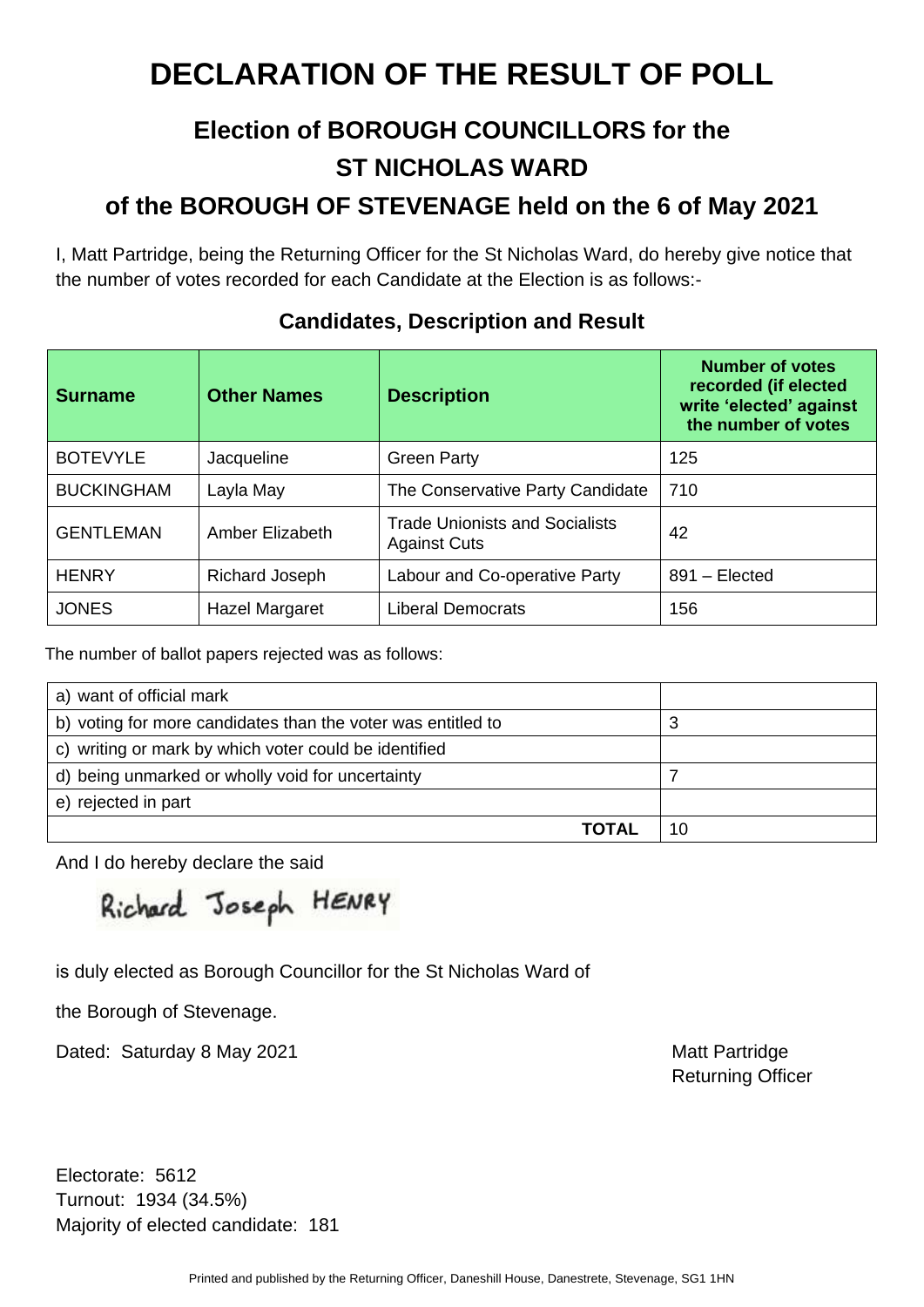## **Election of BOROUGH COUNCILLORS for the SYMONDS GREEN WARD**

### **of the BOROUGH OF STEVENAGE held on the 6 of May 2021**

I, Matt Partridge, being the Returning Officer for the Symonds Green Ward, do hereby give notice that the number of votes recorded for each Candidate at the Election is as follows:-

| <b>Surname</b>   | <b>Other Names</b>    | <b>Description</b>                                           | <b>Number of votes</b><br>recorded (if elected<br>write 'elected' against<br>the number of votes |
|------------------|-----------------------|--------------------------------------------------------------|--------------------------------------------------------------------------------------------------|
| <b>HEARMON</b>   | Clive                 | Liberal Democrats                                            | 106                                                                                              |
| <b>HOLLYWELL</b> | Jackie Ann            | Labour and Co-operative Party                                | 717 - Elected                                                                                    |
| <b>INGARFILL</b> | Jack                  | The Conservative Party Candidate                             | 712                                                                                              |
| <b>PALMER</b>    | <b>Trevor Michael</b> | <b>Trade Unionists and Socialists</b><br><b>Against Cuts</b> | 20                                                                                               |
| <b>WARR</b>      | <b>Richard David</b>  | <b>Green Party</b>                                           | 113                                                                                              |

#### **Candidates, Description and Result**

The number of ballot papers rejected was as follows:

| a) want of official mark                                     |   |
|--------------------------------------------------------------|---|
| b) voting for more candidates than the voter was entitled to |   |
| c) writing or mark by which voter could be identified        |   |
| d) being unmarked or wholly void for uncertainty             | b |
| e) rejected in part                                          |   |
| <b>TOTAL</b>                                                 |   |

And I do hereby declare the said

Jackie Ann HOLLYWELL

is duly elected as Borough Councillor for the Symonds Green Ward of

the Borough of Stevenage.

Dated: Saturday 8 May 2021 Matt Partridge

Returning Officer

Electorate: 4533 Turnout: 1674 (36.9%) Majority of elected candidate: 5